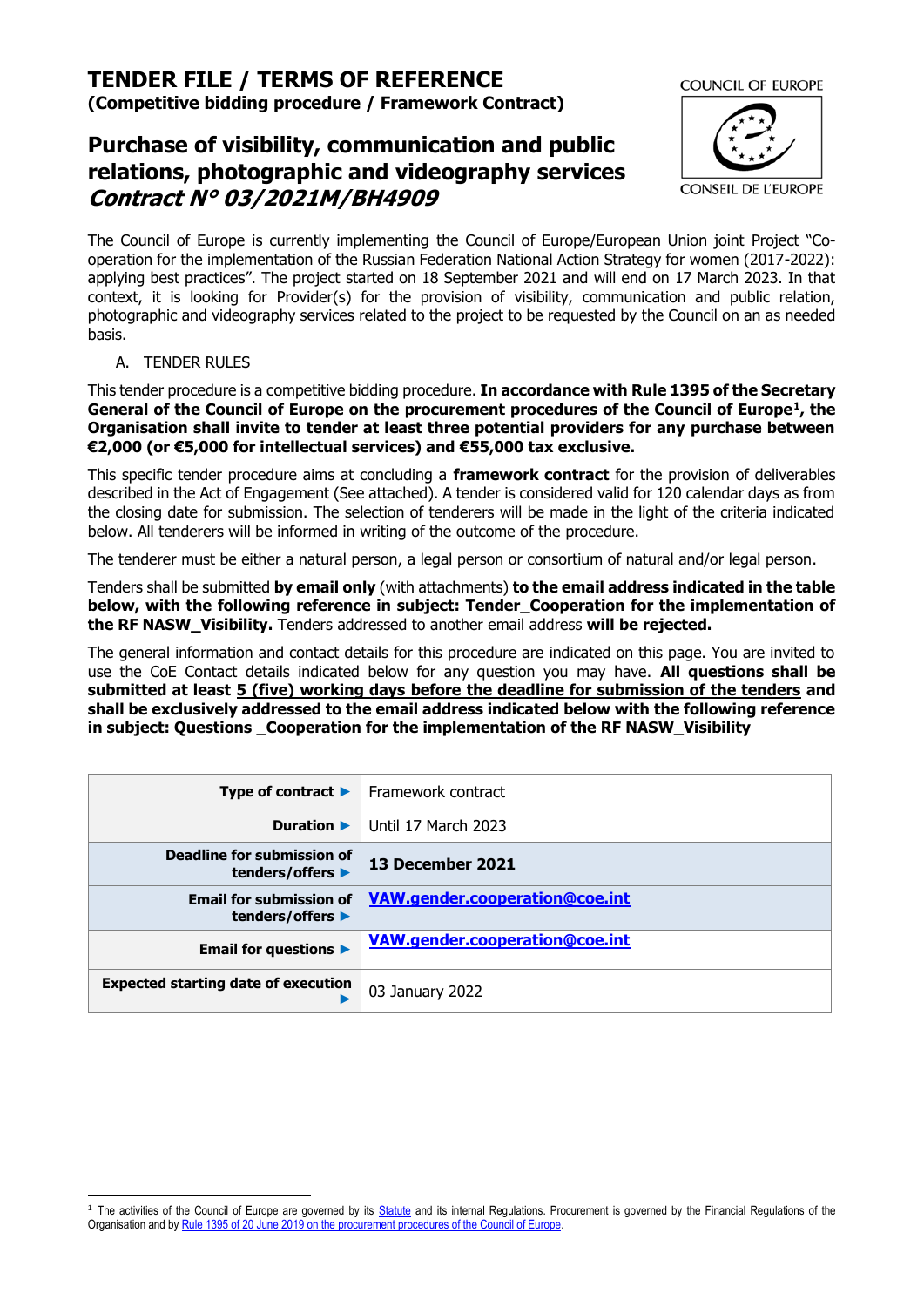#### B. EXPECTED DELIVERABLES

#### **Background of the Project**

The project "Co-operation for the implementation of the Russian Federation National Action Strategy for women (2017-2022): applying best practices" focuses on two areas: women's political participation and violence against women and domestic violence. The project aims at further building institutional capacities and raise awareness, hence contributing to mobilise all relevant actors in favour of gender equality and women's human rights. All outputs are especially conceived to contribute to the practical implementation of the National Action Strategy for Women (2017-2022). The methodology for delivering results rests on good practices exchanges and peer-to-peer events. The project duration is 18 months, from 18 September 2021 to 17 March 2023. The project is implemented in the Russian Federation. Due to limitations imposed on face-toface meetings due to the COVID 19 pandemic most project activities are planned in online/hybrid format.

The Council of Europe is looking for six Provider(s) (provided enough tenders meet the criteria indicated below) in order to support the implementation of the project with a particular expertise on communication, public relation and visibility, photography and videography.

This Contract is currently estimated to cover up to 20 activities to be held by 17 March 2023. This estimate is for information only and shall not constitute any sort of contractual commitment on the part of the Council of Europe. The Contract may potentially represent a higher or lower number of activities, depending on the evolving needs of the Organisation.

For information purposes only, the total budget of the project amounts to 556,000 Euros and the total amount of the object of present tender **shall not exceed 55,000 Euros tax exclusive** for the whole duration of the Framework Contract. This information does not constitute any sort of contractual commitment or obligation on the part of the Council of Europe.

### **Lots**

The present tendering procedure aims to select Provider(s) to support the implementation of the project and is divided into the following lots:

| Lots                                                                                                                                                                                                                         | Maximum number of<br>Providers to be selected |
|------------------------------------------------------------------------------------------------------------------------------------------------------------------------------------------------------------------------------|-----------------------------------------------|
| Lot 1: Communication, Public Relations and services related to project<br>visibility (PR, media, design and production of visibility materials, online<br>and off-line promotion and dissemination including to media, etc.) |                                               |
| Lot 2: Professional photographic services, including processing/editing                                                                                                                                                      |                                               |
| Lot 3: Professional videography and filming including processing/editing                                                                                                                                                     |                                               |

The Council will select the abovementioned number of Provider(s) per lot, provided enough tenders meet the criteria indicated below. Tenderers are invited to indicate which lot(s) they are tendering for (see Section A of the Act of Engagement).

### **Scope of the Framework Contract**

Throughout the duration of the Framework Contract, pre-selected Providers may be asked to:

### **Under Lot 1:**

- Plan, design creative concepts and promote/communicate events, topics etc. to better reach out the specific target groups; and design social media messages, visibility/news items in line with the [Council](https://rm.coe.int/visual-identity-of-the-council-of-europe-graphic-charter/168071e7f3)  [of Europe visual identity](https://rm.coe.int/visual-identity-of-the-council-of-europe-graphic-charter/168071e7f3) for the Council of Europe Secretariat to be used in social networks;
- Design, print/produce and disseminate upon request project's visibility materials (banners, posters, folders, invitations, notepads, etc.) with integrated graphic design services to promote the project/activity(s) in line with the Council of Europe visual identity;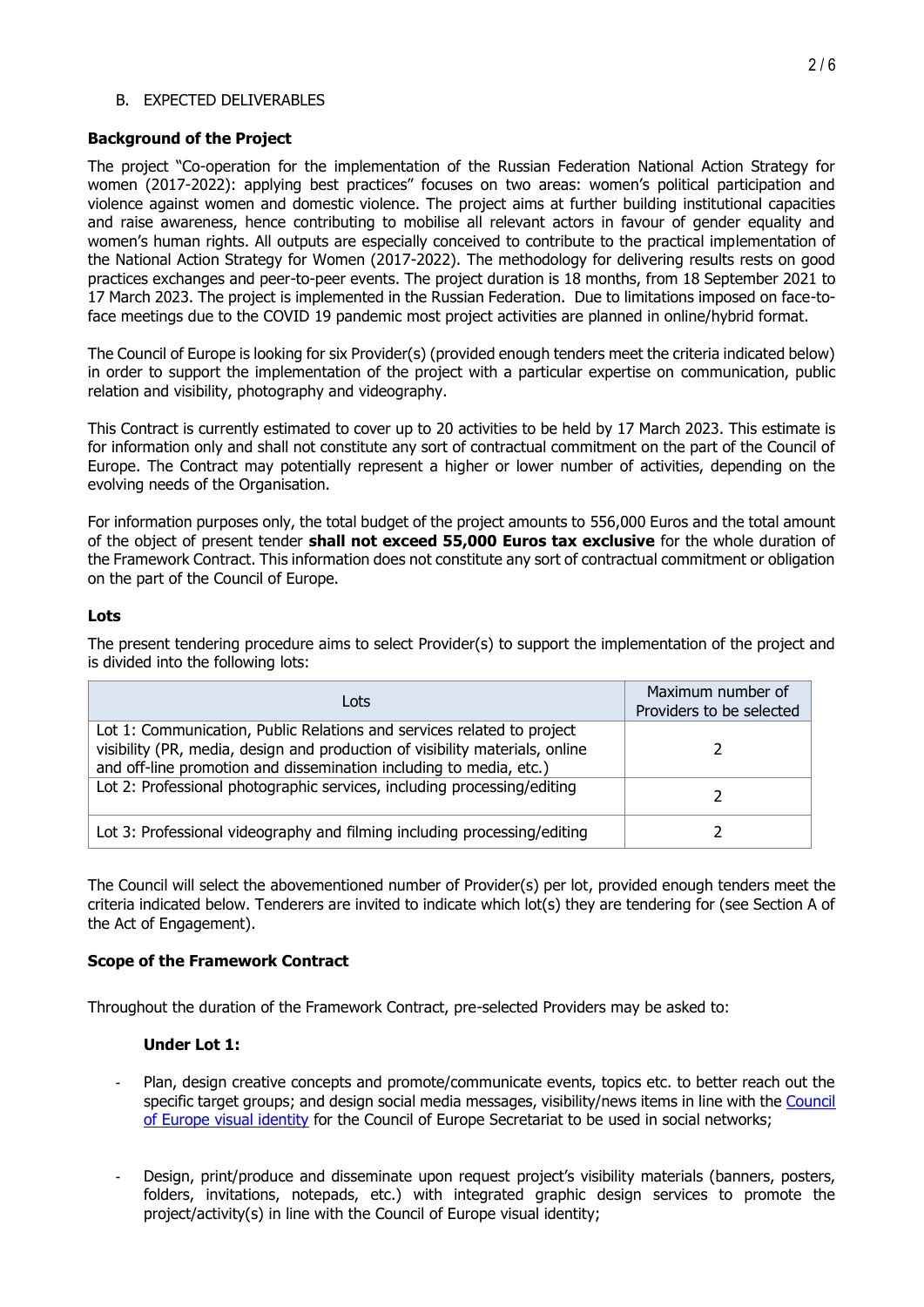- Provide assistance to the Council of Europe Secretariat in organising press conferences, and assist in communicating with journalists on the project areas/events; distribute media advisories and press releases in Russian, ahead of the project's activities, including to the list provided by organisers;
- Identify opportunities for news articles on project/ activities in local media (including online media), make suggestions to the best approach/message, assist in proofreading the text into Russian and disseminate them once agreed with the Council of Europe Secretariat;
- Disseminate project information to the public through social and written and online media and TV, including using of professional pictures and videos provided by the CoE Secretariat, as well as audio/video excerpts prepared upon request in line with the Council of Europe visual identity.

The above list is not considered exhaustive. The Council reserves the right to request deliverables not explicitly mentioned in the above list of expected services, but related to the field of expertise object of the present Framework Contract for the lot concerned.

In terms of quality requirements, the pre-selected Service Providers must ensure, inter alia, that:

- The services are provided to the highest professional/academic standard;
- Any specific instructions given by the Council whenever this is the case are followed.

If contracted by the Council of Europe, the deliverables shall be provided personally by the persons identified in the offer of the Provider whose CVs have been presented to the Council of Europe (See section E. below), in accordance with the terms as provided in the present Tender File and Act of Engagement]

In addition to the orders requested on an as needed basis, the Provider shall keep regular communication with the Council to ensure continuing exchange of information relevant to the project implementation. This involves, among others, to inform the Council as soon as it becomes aware, during the execution of the Contract, of any initiatives and/or adopted laws and regulations, policies, strategies or action plans or any other development related to the object of the Contract (see more on general obligations of the Provider in Article 3.1.2 of the Legal Conditions in the Act of Engagement).

Unless otherwise agreed with the Council, written documents produced by the Provider shall be in English (see more on requirements for written documents in Articles 3.2.2 and 3.2.3 of the Legal Conditions in the Act of Engagement).

### **Under Lot 2:**

Take pictures during project events including processing (cropping, colour/light adjustment, correcting saturation, etc.) of speakers, chairpersons, moderators, participants, general picture of the room and visibility items.

Print and deliver high-quality pictures chosen from the batch delivered electronically (common small and medium printing formats).

### **Under Lot 3:**

Produce short videos, of project events, including processing/editing of the videos to be sent electronically;

Film of the events to be broadcast live on the Council of Europe website or social media;

Conduct interviews with project beneficiaries, partners and staff with questions provided by the Council of Europe Secretariat;

Prepare of storyboards and production of the project's final video, in co-operation with the Council of Europe Secretariat;

- Compilate video materials for the production of video clips including editing/processing/producing of the videos as promotional materials;

- Include and synchronise subtitles ( in English/French/Russian depending on the original language) in the videos produced

Include and synchronise voiceover (in English/French/Russian depending on the orginal language) in the video produced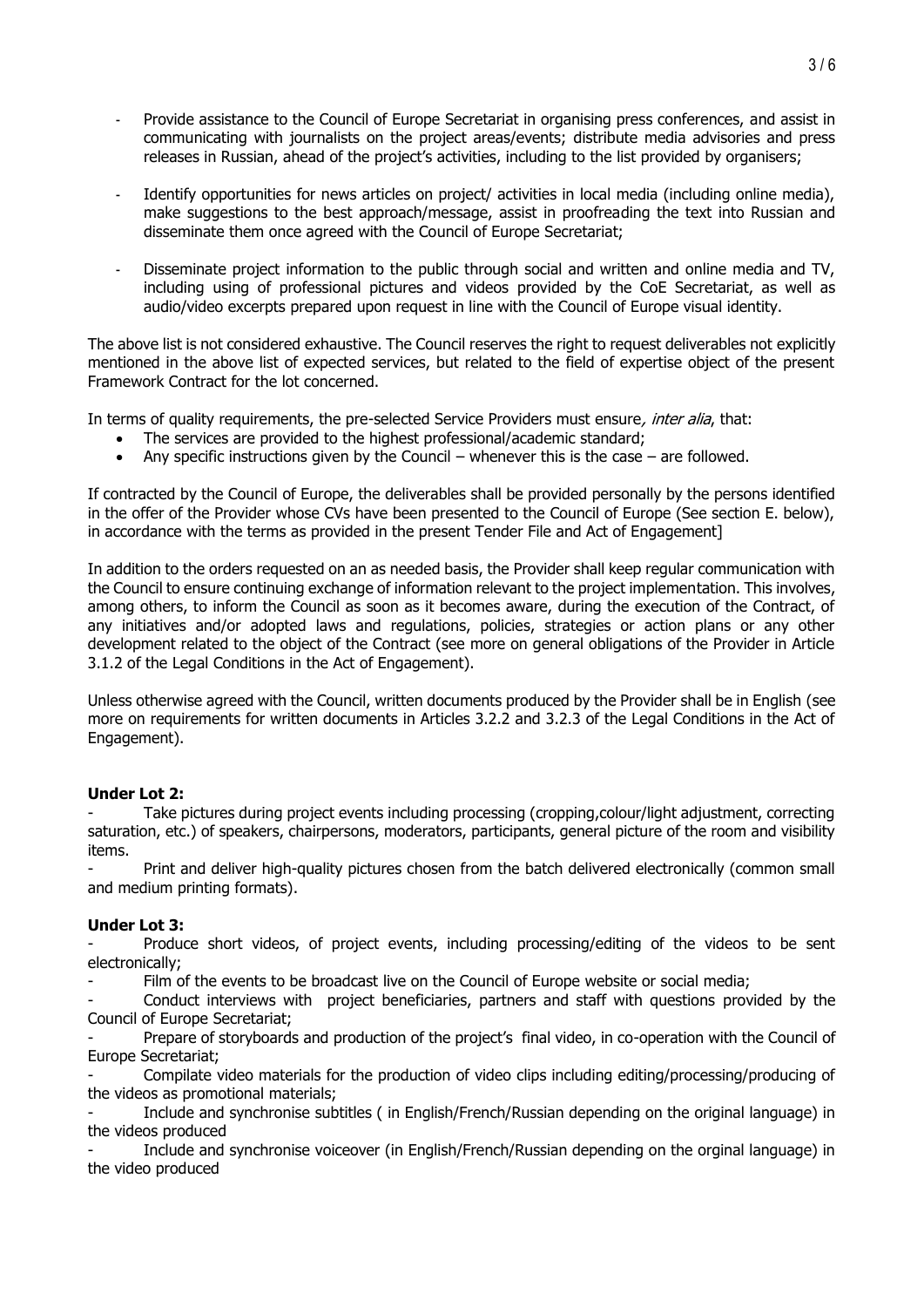Throughout the duration of the Framework Contract, pre-selected Providers may be asked to provide the deliverables listed in the Act of Engagement (See Section A – Terms of reference). This list (Lot 2 and Lot 3) is considered exhaustive.

# C. FEES

Tenderers are invited to indicate their fees, by completing and sending the table of fees, as attached in Section A to the Act of Engagement. These fees are final and not subject to review.

The Council will indicate on each Order Form (see Section [D](#page-3-0) below) the number of units ordered, calculated on the basis of the unit fees, as agreed by this Contract.

### D. HOW WILL THIS FRAMEWORK CONTRACT WORK? (ORDERING PROCEDURE)

<span id="page-3-0"></span>Once the selection procedure is completed, you will be informed accordingly. Deliverables will then be delivered on the basis of Order Forms submitted by the Council to the selected Provider (s), by post or electronically, on **an as needed basis** (there is therefore no obligation to order on the part of the Council).

# **Ranking**

Each time an Order Form is sent, the selected Provider undertakes to take all the necessary measures to send it **signed** to the Council within 2 (two) working days after its reception. If a Provider is unable to take an Order or if no reply is given on his behalf within that deadline, the Council may call on another Provider using the same criteria, and so on until a suitable Provider is contracted.

#### **Providers subject to VAT**

The Provider, **if subject to VAT**, shall also send, together with each signed Form, a quote<sup>2</sup> (Pro Forma invoice) in line with the indications specified on each Order Form, and including:

- the Service Provider's name and address;
- its VAT number:
- the full list of services;
- the fee per type of deliverables (in the currency indicated on the Act of Engagement, tax exclusive);
- the total amount per type of deliverables (in the currency indicated on the Act of Engagement, tax exclusive);
- the total amount (in the currency indicated on the Act of Engagement), tax exclusive, the applicable VAT rate, the amount of VAT and the amount VAT inclusive.

#### **Signature of orders**

An Order Form is considered to be legally binding when the Order, signed by the Provider, is approved by the Council, by displaying a Council's Purchase Order number on the Order, as well as by signing and stamping the Order concerned. Copy of each approved Order Form shall be sent to the Provider, to the extent possible on the day of its signature.

### E. ASSESSMENT

### Exclusion criteria and absence of conflict of interests

(by signing the Act of Engagement, you declare on your honour not being in any of the below situations)**<sup>3</sup>**

Tenderers shall be excluded from participating in the tender procedure if they:

have been sentenced by final judgment on one or more of the following charges: participation in a criminal organisation, corruption, fraud, money laundering, terrorist financing, terrorist offences or offences linked to terrorist activities, child labour or trafficking in human beings;

<sup>&</sup>lt;sup>2</sup> It must strictly respect the fees indicated in the Financial Offer attached to the original Provider's tender as recorded by the Council of Europe. In case of noncompliance with the fees as indicated in the original Provider's tender, the Council of Europe reserves the right to terminate the Contract with the Provider, in all or in part.

<sup>&</sup>lt;sup>3</sup> The Council of Europe reserves the right to ask tenderers, at a later stage, to supply the following supporting documents:

<sup>-</sup> An extract from the record of convictions or failing that an equivalent document issued by the competent judicial or administrative authority of the country of incorporation, indicating that the first three and sixth above listed exclusion criteria are met;

<sup>-</sup> A certificate issued by the competent authority of the country of incorporation indicating that the fourth criterion is met;

<sup>-</sup> For legal persons, an extract from the companies register or other official document proving ownership and control of the Tenderer;

<sup>-</sup> For natural persons (including owners and executive officers of legal persons), a scanned copy of a valid photographic proof of identity (e.g. passport).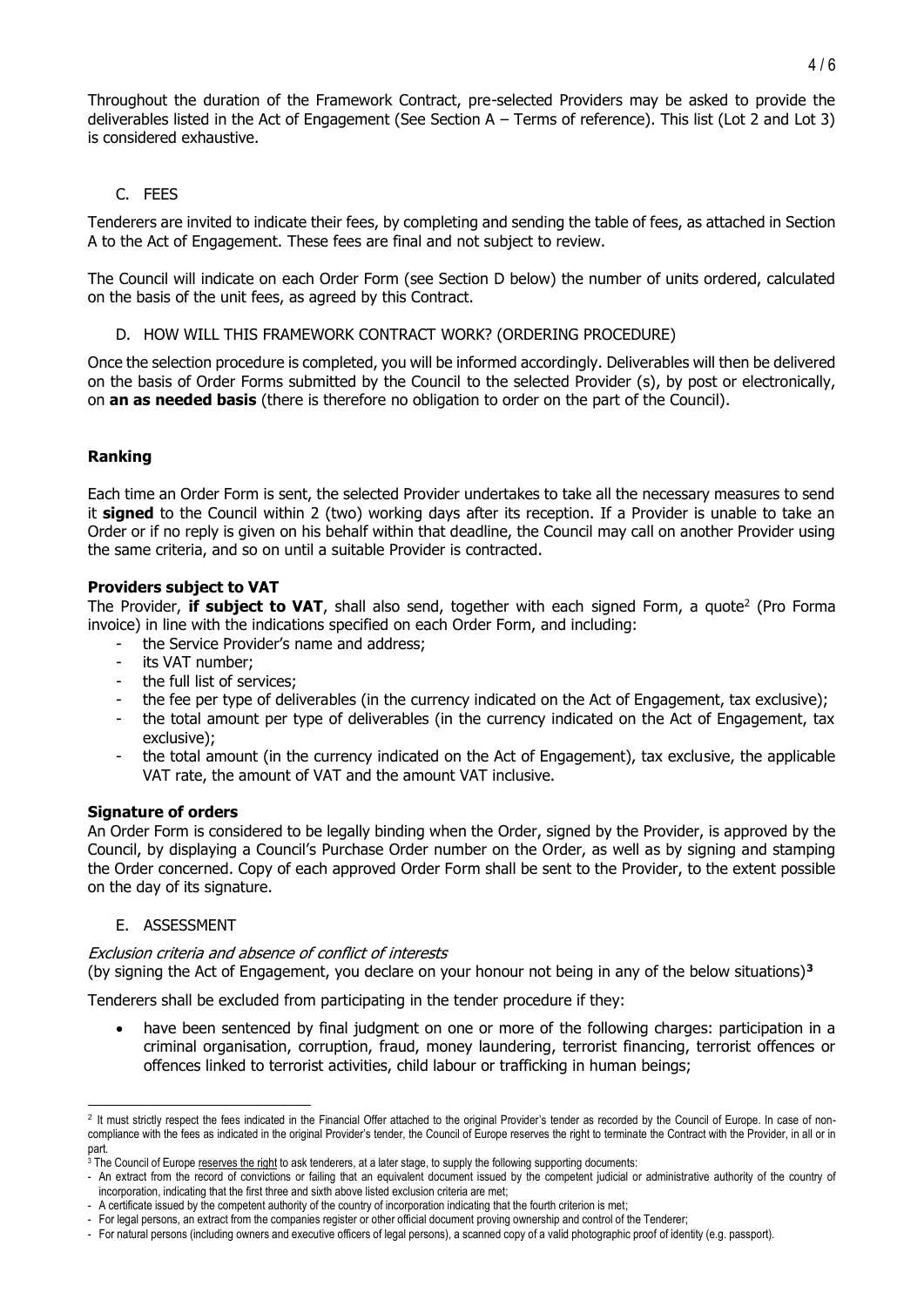- are in a situation of bankruptcy, liquidation, termination of activity, insolvency or arrangement with creditors or any like situation arising from a procedure of the same kind, or are subject to a procedure of the same kind;
- have received a judgment with res judicata force, finding an offence that affects their professional integrity or serious professional misconduct;
- do not comply with their obligations as regards payment of social security contributions, taxes and dues, according to the statutory provisions of their country of incorporation, establishment or residence;
- are an entity created to circumvent tax, social or other legal obligations (empty shell company), have ever created or are in the process of creation of such an entity;
- have been involved in mismanagement of the Council of Europe funds or public funds;
- are or appear to be in a situation of conflict of interest;
- are or if their owner(s) or executive officer(s), in the case of legal persons, are included in the lists of persons or entities subject to restrictive measures applied by the European Union (available at [www.sanctionsmap.eu\)](http://www.sanctionsmap.eu/).

# Eligibility criteria

 $Int 1:$ 

- More than 3 years of professional experience in communication, public relations, design and production of visibility items, promotion, use of media technology, social media for public information, journalism.
- Bachelor's degree, preferably in the relevant fields such as communication, public relations, and journalism.
- Excellent knowledge of Russian and good knowledge of English language.

# Lots 2 and 3:

• More than 3 years of professional experience in photography and/or videography, producing of video.

### Award criteria

Lot 1:

- Quality of the offer (80%), including:
	- Expertise in the fields related to the project areas;
	- Writing and language skills
- Financial offer (20%).

### Lots 2 and 3:

- Quality of the offer (70%), including:
	- portfolio;
	- technical equipment to provide the services
- Financial offer (30%).

The Council reserves the right to hold interviews with eligible tenderers.

Multiple tendering is not authorised.

F. NEGOTIATIONS

The Council reserves the right to hold negotiations with the bidders in accordance with Article 20 of Rule 1395.

- G. DOCUMENTS TO BE PROVIDED
- A completed and signed copy of the **Act of Engagement<sup>4</sup>** (See attached);

<sup>5</sup> / 6

<sup>&</sup>lt;sup>4</sup> The Act of Engagement must be completed, signed and scanned in its entirety (i.e. including all the pages). The scanned Act of Engagement may be sent page by page (attached to a single email) or as a compiled document, although a compiled document would be preferred. For all scanned documents, .pdf files are preferred.